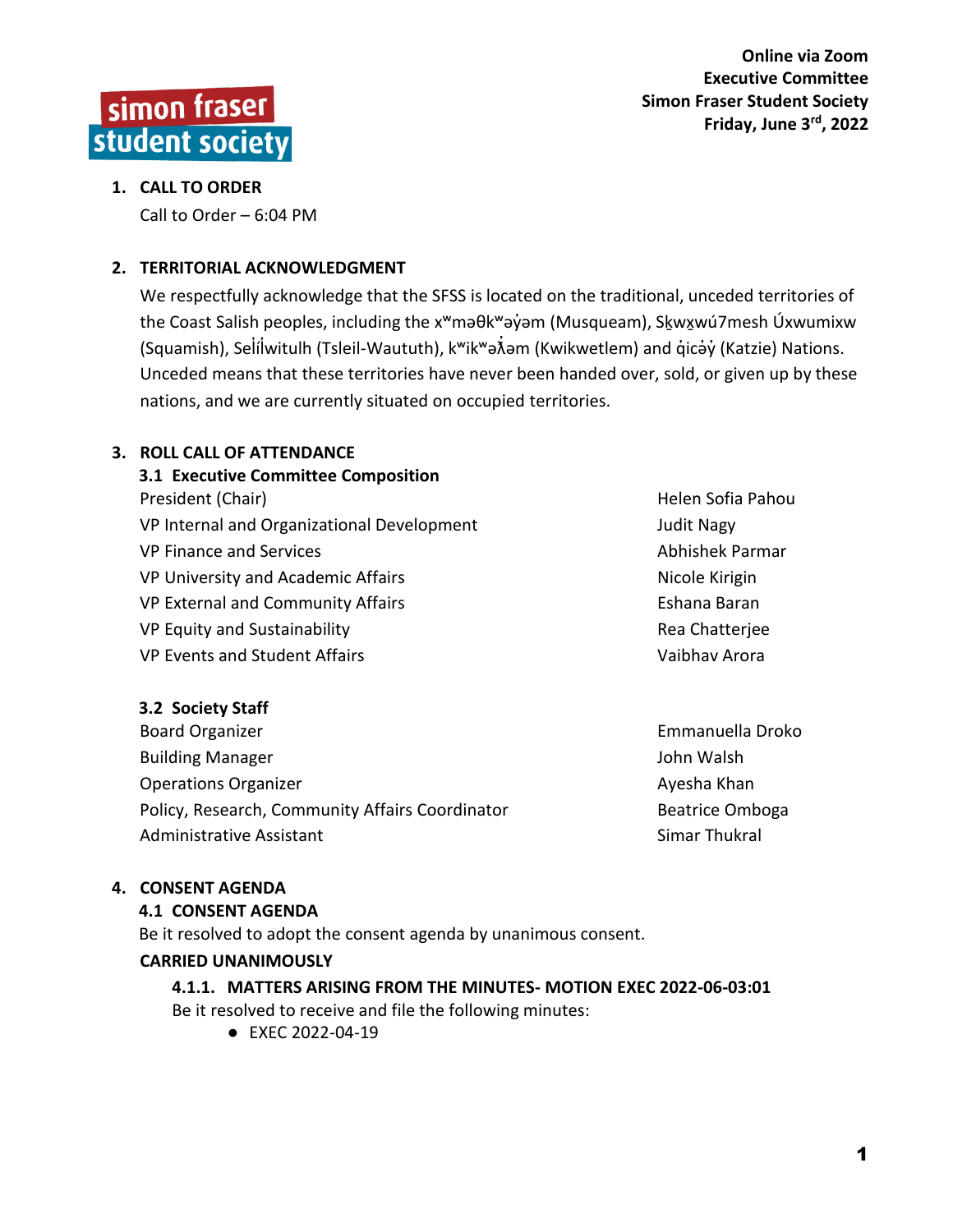

# **5. ADOPTION OF THE AGENDA**

**5.1 MOTION EXEC 2022-06-03:02**

#### **Nicole / Judit**

Be it resolved to adopt the agenda as presented.

#### **CARRIED AS AMENDED**

- VP University and Academic Affairs moved to include item 7.5, 7.6, 7.7, and 7.8.
- President strike discussion item 8.6 and postponed it to the next executive meeting.
- VP External and Community Affairs moved to include discussion item 8.7.
- VP Events and Student Affairs moved to include discussion item 8.8.

#### **6. PRESENTATION**

#### **6.1 Varga Software for clubs**

**SUBMITTED BY:** VP Finance "Abhishek Parmar"

**PRESENTED BY:** Faculty of Arts and Social Science Student "Sohan Baviskar"

#### **ATTACHMENTS:**

- One common issue that came up during elections was increasing student engagement and keeping the same thought in mind they have developed a proprietary software for university clubs and societies to better manage their organization.
- The initial development of the software took place during the pandemic in 2021 and contesting the election was one of the approach to implement use of the software.
- They expressed that running a student organization can be a hectic and difficult task to grow as a society. The key is to have a team that you can trust, that we enjoy working with. The last thing to worry about is the administration.
- Working with RHA they realized that most of the clubs utilizes disconnected tools for their day to day management. From maintaining spreadsheets, selling event tickets, communicating with students, procuring merchandise, and many more. They expressed that the current management process last efficiency.
- Varga is a one stop solution to any student run organization to achieve growth and increase student engagement. Some of the features that Varga has to offer is to purchase customized merchandise, sell event tickets online, real time analysis of events, suggest an appropriate title (auto create membership database, increase student engagement, broadcast email to members).
- At the top, we get the option to login as a Club or as a student. When a club executive login's to the website, they get to fill in their login details that gets them to the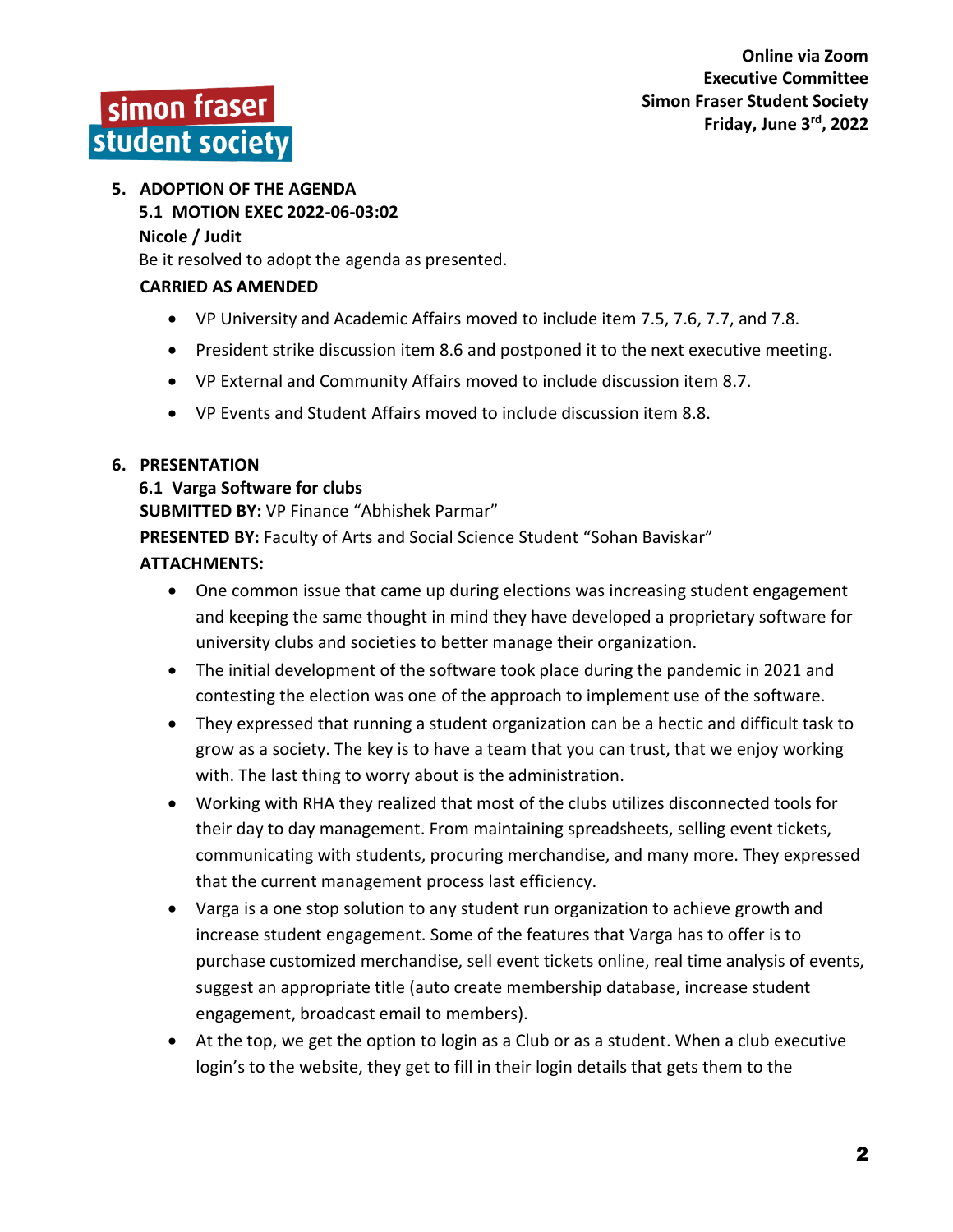simon fraser student society

> dashboard. Varga's dashboard has everything that the student body needs throughout their operations. New club can register their members easily and they can also broadcast emails and send out bulk emails to their members so that there is a direct communication established about the recent events that would lead to increased student engagement.

- Varga also has membership statistics which shows all the members that have been registered on a monthly basis or on a weekly basis. The software also help us see the revenue that has generated through the sales of ticketing. So, the software operates in such a way that is creates an automatic database every time we register a club or a member.
- The dashboard is a unique platform where club gets to manage their event. To create an event, a club can simply click on create an event and fill-in all the necessary details, event time, address, any dietary restriction, and they can simply publish it. Once the event is published, the clubs can view all the events ongoing or upcoming and even the past events simply in our dashboard with a list of people going, list of spots left, etc.
- The dashboard also contains the merchandise feature. They expressed that they feel that merchandise is the best way to engage with the student community and it also generates a lot of revenue for the clubs. With varga, there is no need to go to any third party merchandise company, they provide the option to purchase merchandise on their website where clubs can purchase the custom made sweatshirts, pens, hoodies, t-shirts, coffee mug, masks, stickers, etc. And, within 24 hours the team will get in touch with the person who placed the order with the quote.
- Merchandise feature gives an option to clubs with lower budget to customize items that they would like to engage with the students. They can simply send us the design and not worry about the inventory.
- Coming back to the login window, Varga, also enable students to use this software. Apart from the website, they offer a mobile application where they provide group chat feature for all the courses offered in the university. So, students when they come to SFU at times find it difficult to find their specific class group chat. Through our application, for example, if a student is looking to join PHIL 120W class and chat with other people within the same class, they can easily locate it.
- This application would enable students to not miss out on the events and at the same time make use of their academic.
- They expressed that their interest to implement this prototype with SFSS is to obtain feedback as this application have not yet been tested. And, with smaller amount of clubs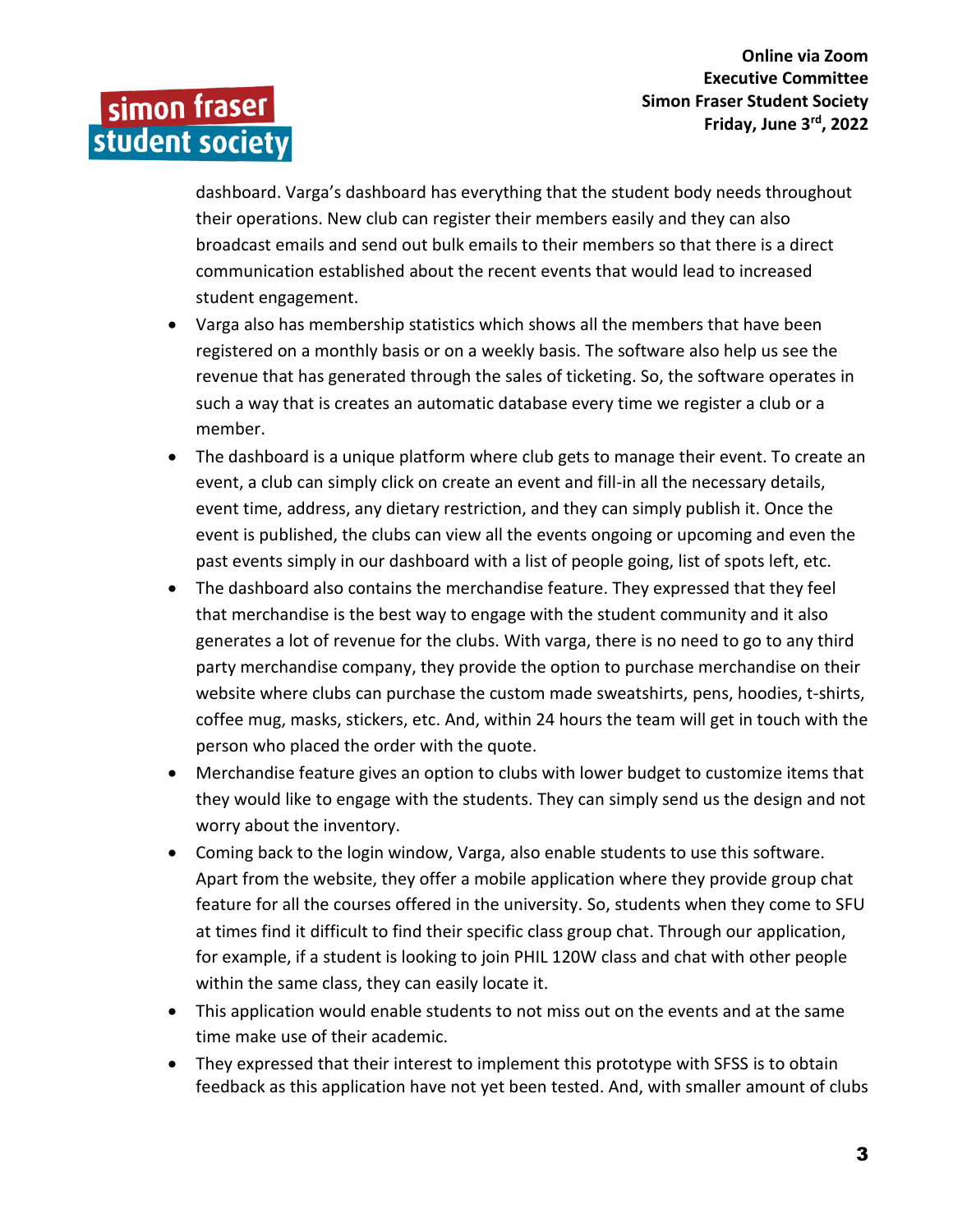simon fraser student society

**Online via Zoom Executive Committee Simon Fraser Student Society Friday, June 3 rd, 2022**

if feedback is obtained it could be very useful and also their goal of student engagement align. This is a proprietary software that that they are looking to sell to the university clubs. However, they would like to offer it for free to SFSS and run it as a pilot project.

- VP University and Academic Affairs expressed that there has been significant issues on ongoing basis with the disorganization of creation of group chats. They mentioned that some work would need to be done in order to motivate people to download the application.
- VP Internal and Organizational Development expressed that before taking any further steps, communication with the staff who would actually manage the portal needs to take place. We need to ensure that it fulfil our societal duties to act in interest of our membership.
- In response to VP Internal question regarding the expiry of group chat after each class, the presenter mentioned that the group chat would have 5 month expiry period that would give enough time to students to exit. The application operates in a way that, students need to tell us their class name, code, and professor name and then we would add them to the specific group chats and after four months they get removed from the group chat and they can be added to the new classes. Members that are not part of the class will be removed from the section.

# **7. NEW BUSINESS**

# **7.1 Associate Vice-President External & Community Affairs Appointment-MOTION EXEC 2022-06-03:03**

**SUBMITTED BY**: VP External and Community Affairs "Eshana Baran" **ATTACHMENT:**

# **Eshana / Rea**

Whereas Gabe Liosis has been nominated by Eshana Baran to be the Associate Vice President External and Community Affairs for the 2022-23 year;

Be it resolved to appoint Gabe Liosis as the Associate Vice-President External & Community Affairs until April 31st, 2023.

# **CARRIED**

**In Favor (7):** President, VP Internal and Organizational Development, VP Finance and Services, VP University and Academic Affairs, VP External and Community Affairs, VP Equity and Sustainability, VP Events and Student Affairs.

```
Against (0)
```
**Abstentions (0)**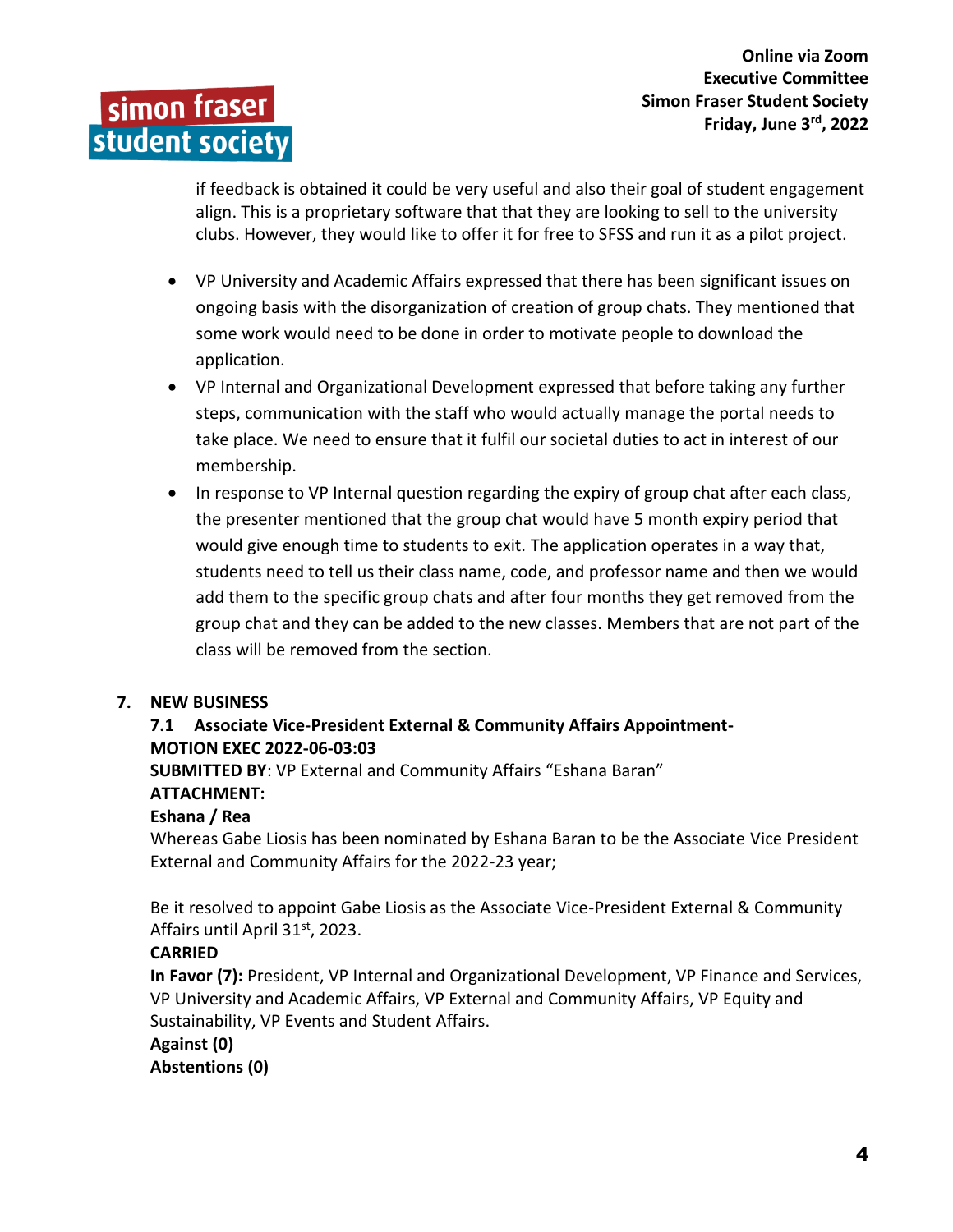VP External expressed that it would be useful to have Gabe along with them to support the admin operation as they feel Gabe have done great work in the past and have past experience within the SFSS. So, someone knowing ins and outs of the SFSS would be useful to have along.

# **7.2 Passing funds for the Alliance of BC Students Skills & Training Conference – MOTION EXEC 2022-06-03:04**

**SUBMITTED BY:** VP External and Community Affairs "Eshana Baran" **ATTACHMENT: Abhishek / Judit**

Whereas, the Alliance of BC Students (ABCS) hosted a Skills & Training Conference from

May  $27<sup>th</sup>$  – May  $29<sup>th</sup>$  with student society executives from across the province;

Whereas, the SFSS typically sends an executive to conference such as these, and Rea Chatterjee, Eshana Baran, and Helen Sofia Pahou attended;

Whereas, the conference costs \$100 for non-ABCS members to attend, with these funds typically coming from the Conferences Budget;

Be it resolved that the Executive Committee approves up the \$300 from the Conferences budget or another appropriate line item as determined by the VP Finance, for Rea Chatterjee, Eshana Baran, and Helen Sofia Pahou having attended the ABCS Skills training conference from May 27<sup>th</sup> – May 29<sup>th</sup>.

# **CARRIED UNANIMOUSLY**

simon fraser

student society

- VP Equity mentioned that this event enabled them to connect with Capilano Student Union and other different student unions.
- The President expressed that this event was a great way to connect with other student societies to see where they are at and what work they have been doing.

# **7.3 Associate Vice-President University and Academic Affairs Appointment #1– MOTION EXEC 2022-06-03-05**

**SUBMITTED BY:** VP University and Academic Affairs "Nicole Kirigin" **Nicole / Vaibhav**

Whereas Rastko Koprivica has been nominated by Nicole Kirigin to be an Associate Vice-President University and Academic Affairs for the 2022/2023 year;

Be it resolved to appoint Rastko Koprivica as an Associate Vice-president University and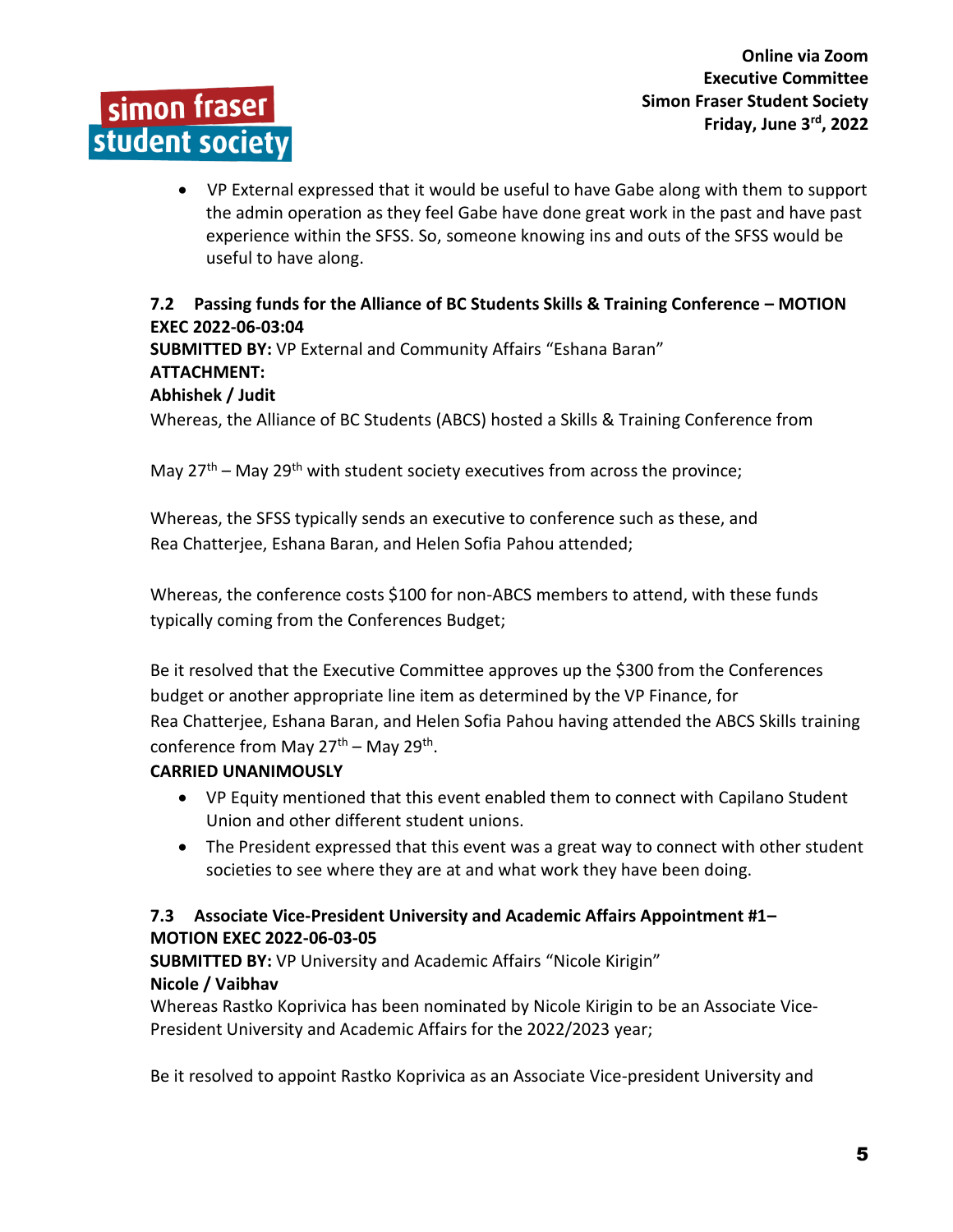



Academic Affairs until April 31st, 2023.

# **CARRIED**

**In Favor (7):** President, VP Internal and Organizational Development, VP Finance and Services, VP University and Academic Affairs, VP External and Community Affairs, VP Equity and Sustainability, VP Events and Student Affairs.

# **Against (0)**

**Abstentions (0)**

# **7.4 Associate Vice-President University and Academic Affairs Appointment #2 – MOTION EXEC 2022-06-03:06**

**SUBMITTED BY:** VP University and Academic Affairs "Nicole Kirigin"

# **Nicole / Abhishek**

Whereas Gurmehar Singh has been nominated by Nicole Kirigin to be an Associate Vice-President University and Academic Affairs for the 2022/2023 year;

Be it resolved to appoint Gurmehar Singh as an Associate Vice-president University and Academic Affairs until April 31st, 2023.

# **CARRIED**

**In Favor (7):** President, VP Internal and Organizational Development, VP Finance and Services, VP University and Academic Affairs, VP External and Community Affairs, VP Equity and Sustainability, VP Events and Student Affairs.

# **Against (0)**

# **Abstentions (0)**

 VP Finance clarified that the candidate getting nominated here is someone else with a similar name to one of our councilor who works within the SFSS. Also, given the candidate in not a member of the council, they would not be paid for their work

# **7.5 Installation of Internal facing window – MOTION EXEC 2022-06-03:06 SUBMITTED BY –** VP University and Academic Affairs "Nicole Kirigin"

# **Nicole / Abhishek**

Whereas the Building Manager, John Walsh, is on leave until July 2022;

Whereas the Building Manager, John Walsh, is exclusively able to determine the exact costs of installing blinds on the internal windows in the 4000 Level Society Executive Offices;

Whereas there is an immediate accessibility issues as related to the absence of internal window coverings in SUB 4128;

Whereas the process of installing permanent blinds is estimated to take several months to complete;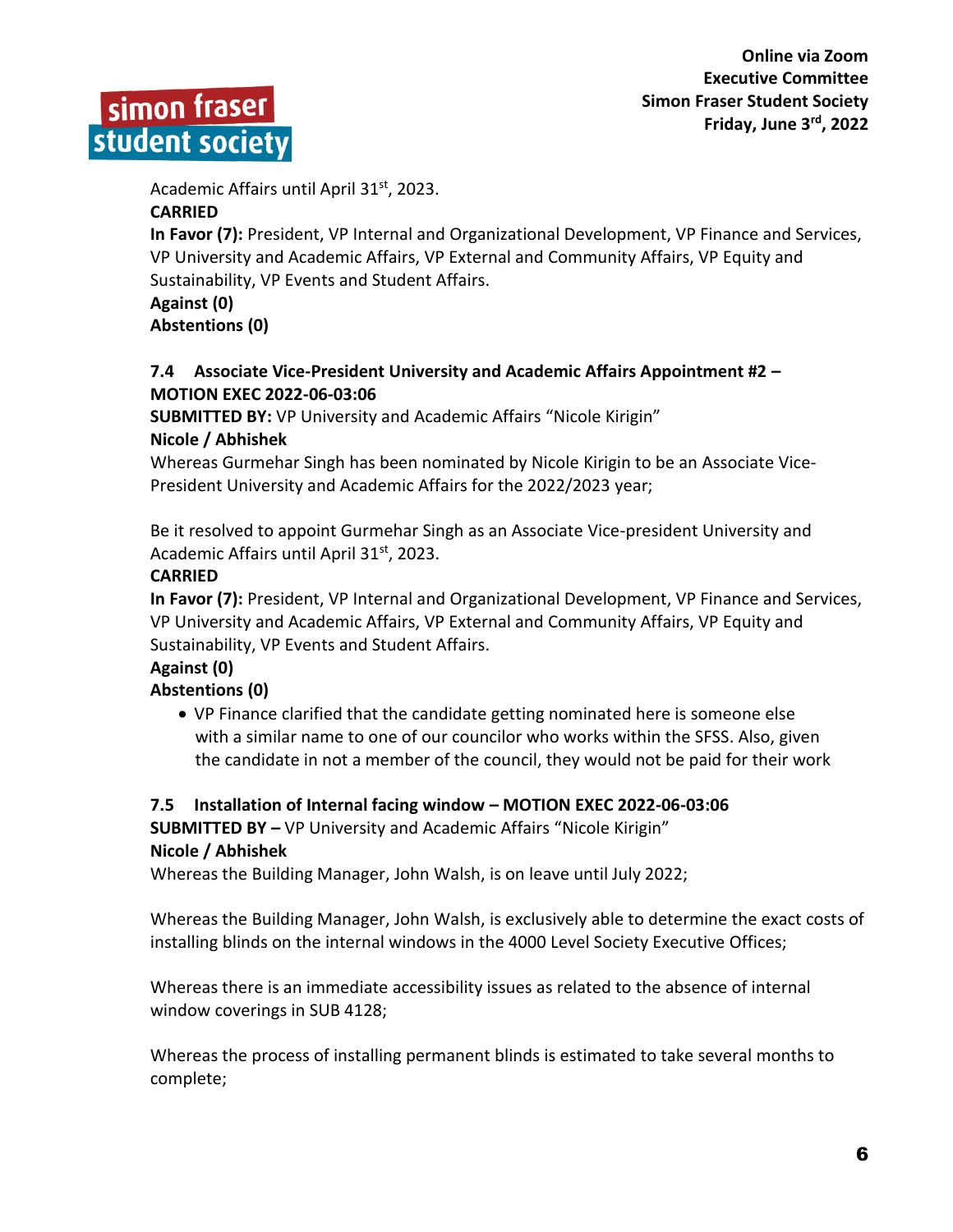

Whereas John Walsh has recommended a temporary measure for the installation of window coverings for the internal windows in the SUB 4128;

Whereas the temporary measure is a cost effective option and will meet immediate access needs;

Be it resolved that the Executive Committee approve the amount of \$52 from a fund as assessed by the VP Finance and Services, Abhishek Parmar, for the installation of internal facing window coverings in the SUB 4128, in the form of a pressure-fit rod and black-out curtains.

# **CARRIED UNANIMOUSLY**

- VP University and Academic Affair expressed that they have accessibility needs for this and for details regarding accessibility needs they would prefer to communicate in-camera.
- VP University and Academic Affair mentioned that they have communicated with our building manager regarding different ways that the blinds can be installed. It is a plan that we would like to work on for all the offices for their internal windows and this is something that the previous executives have also wanted but did not take any action for as it was not on the priority and this can be expensive.

# **7.6 External facing window coverings- MOTION EXEC 2022-06-03:06**

**SUBMITTED BY –** VP University and Academic Affairs "Nicole Kirigin" **Nicole / Eshana**

Whereas the Building Manager, John Walsh, is on leave until July 2022;

Whereas the Building Manager, John Walsh, is exclusively able to determine the exact costs of installing blinds for the external window in SUB 4128;

Whereas there is an immediate accessibility issues as related to the absence of external window coverings in SUB 4128;

Whereas the process of installing permanent blinds is estimated to take several months to complete;

Whereas John Walsh has recommended a temporary measure for the installation of window coverings for the external window in the SUB 4128;

Whereas the temporary measure is a cost effective option and will meet immediate access needs;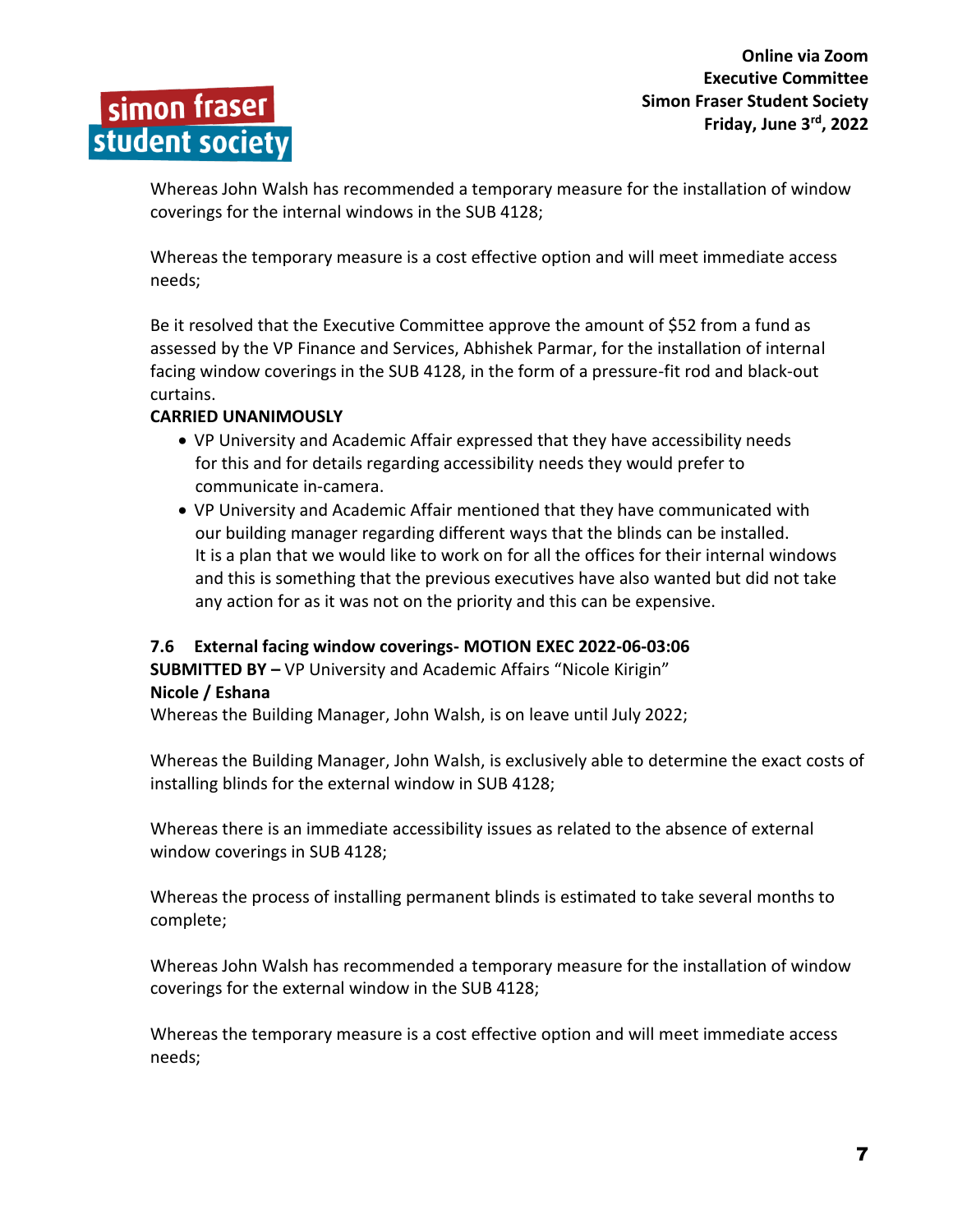

Be it resolved that the Executive Committee approve the amount of \$52 from a fund as assessed by the VP Finance and Services, Abhishek Parmar, for the installation of external facing window coverings in the SUB 4128, in the form of a pressure-fit rod and black-out curtains.

# **CARRIED UNANIMOUSLY**

 VP University and Academic Affairs expressed that the difference between the past motion and this motion is that in their office they have two windows – external and internal (one facing inside and one outside). Through one of the window the light from outside comes straight into the eyes and also it gets very hot in the office due to that. This is also a similar solution - a pressured fit rod that does not create any holes, so it does not lead to any damage to the office.

# **7.7 HEPA Air Purifier for Executives – MOTION EXEC 2022-06-03:06**

**SUBMITTED BY:** VP University and Academic Affairs "Nicole Kirigin **Nicole / Abhishek**

Whereas, there is an access need for a HEPA air purifier in SUB 4128;

Whereas there is an access need for a fan in SUB 4128;

Whereas the purchase of a HEPA air purifier would double in functionality as a fan;

Whereas the HEPA air purifier can be utilized in the Executive Committee common area when Not in use by the occupant of SUB 4128;

Whereas a specific HEPA air purifier has been recommended by the DNA;

Whereas the funding has been approved for HEPA air purifiers in the past for the purpose of Meeting access needs;

Be it resolved that the Executive Committee approves the amount of \$299.99 plus applicable taxes (\$334.88) from a fund as assessed by the VP Finance and Services, Abhishek Parmar for the purchase of a HEPA air purifier for SUB 4128. **CARRIED UNANIMOUSLY**

 VP University and Academic Affairs expressed that they have communicated with the VP Finance and Services, our building manager, and DNA Councillor about the possibility of having extra air purifiers. There is currently a restriction in their building to get the air purifiers because it is being allocated to specific rooms for the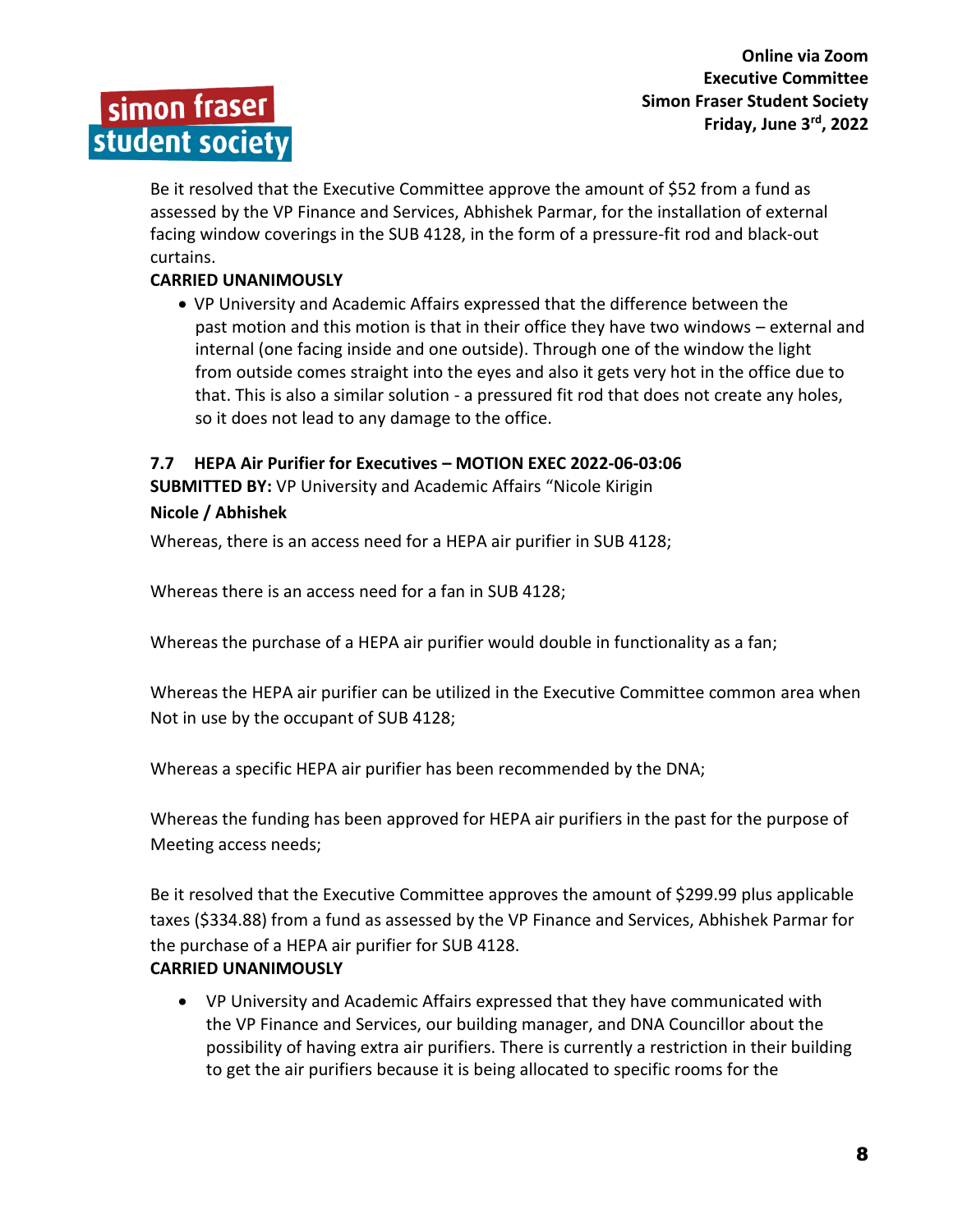

immunocompromised students and they are unable to access that. They brought forward this motion to request one in their office and also to share in the executive common area when they are not in their office.

# **8. DISCUSSION ITEMS**

# **8.1 HRP: Executive Sub-Committee Elections.**

**SUBMITTED BY:** VP Internal and Organizational Development "Judit Nagy"

- VP Internal and Organizational Development mentioned that we have a sub-committee called HR and Personnel that falls under executive sub-committee. They deal with HR issues and personal reviews, etc.
- The usual composition of the HRP consist of the chair person, president, vice chair person, VP Internal, and they have a designated seat of VP External and VP Equity, and there is one council seat. The composition prefers to have a non executive to fill that seat.
- They expressed that they looked earlier in May that the past president's on electing someone into HRP has been through the executive committee which is why they did not have a motion to elect anyone to HRP through Council. They prefer for it to open it to be open at Council as more councillor attend those meetings. But, given that we do not have the policies in regards to committee elections they have got this to the executive meeting. They expressed that they can send out an email to Council to check with anyone who is interested to be a part of this committee and they mentioned that they are reluctant against electronic nominations.

# **8.2 Email from Ayesha: Purchasing laptops that can be signed out for staff who either work a hybrid schedule.**

**SUBMITTED BY:** VP Equity and Sustainability "Rea Chatterjee"

**ATTACHMENT:** SFSS MAIL – Re\_ Staff Laptops.pdf

- In reference to the email received from our Operations Organizer for the need to have a laptop they mentioned that in the previous term executives passed a motion to replace old desktop and other out dated equipment for the staff. But, the laptop was missing in that original order. They mentioned that they wanted to bring this forward as it was brought up by the staff in some of the email conversations and to fill in the gaps for the staff with accessibility issues and in order to improve their productivity.
- VP External spoke in favor of this and expressed that it would be useful to have laptops for staff working on a hybrid schedule to support their accessibility needs.
- The President tasked VP Finance to work with Operations Organizer to review how much room we have to see how many laptops we can actually buy before we distribute any laptops.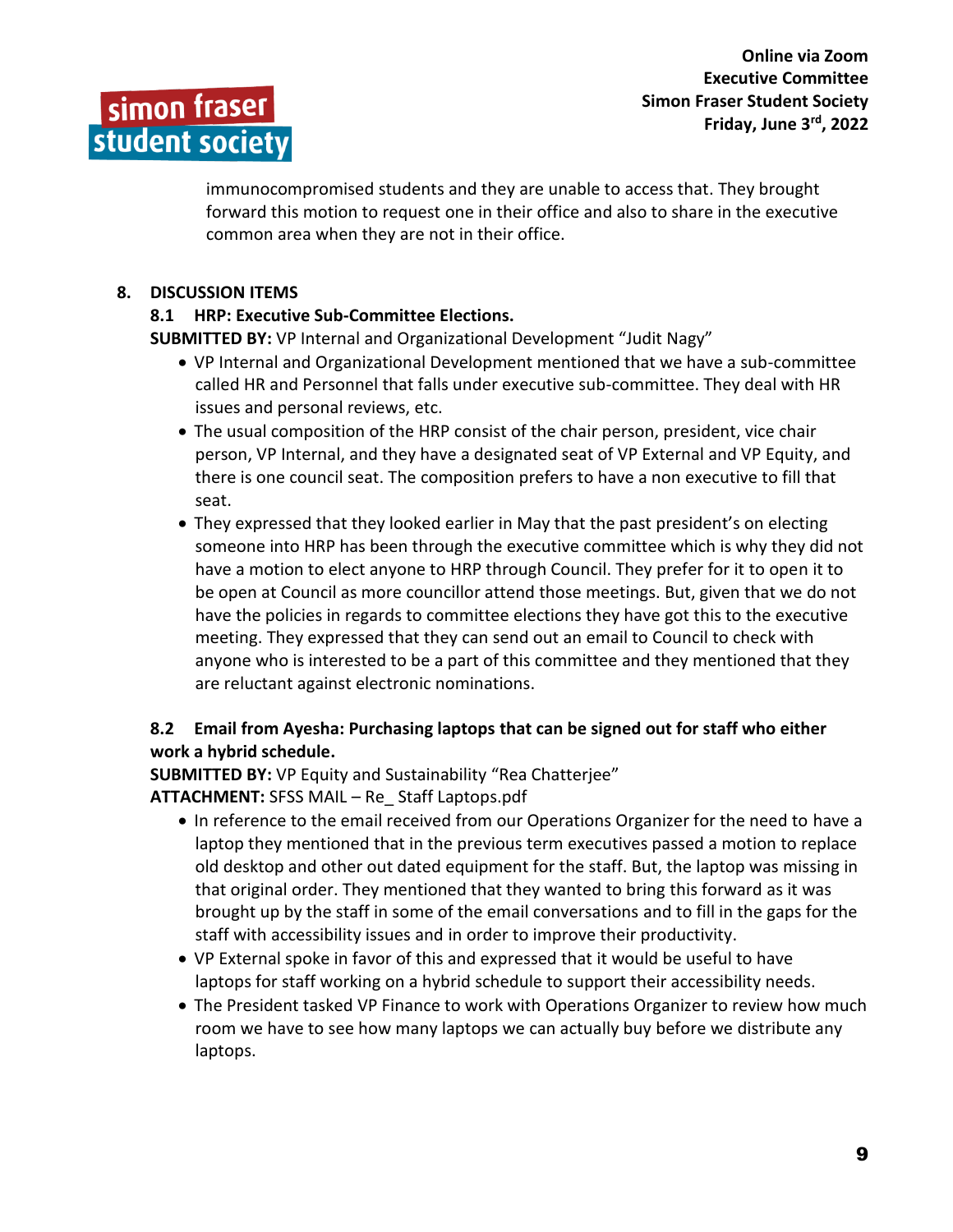# **8.3 Query and request for further information from Women's Centre Coordinator to possibly expand Women's Centre services to Surrey Campus.**

**SUBMITTED BY:** VP Equity and Sustainability "Rea Chatterjee"

- VP Equity expressed that the Women Centre Coordinator reached out to them to set up a meeting to communicate about the possibility of expanding Women Centre services to the Surrey Campus after they observed that a lot of students are at the Surrey Campus who needed access to Women Centre services.
- VP Finance mentioned that they are in support of having Women Centre services in the Surrey campus. It will be difficult to determine the space we would have for them but they feel that the Surrey campus has always been neglected to some effect and it would be great to have WC services at some capacity even if we do not have full support there.
- The President expressed that they are in full support of making sure that we can provide those resources to support Women Centre Collective. The issue is to determine what are those resources and to get a full knowledge of that is something we would need to have.

# **8.4 Community Guidelines, Boundaries, and Etiquette for Executives in all communications and meetings.**

**SUBMITTED BY:** VP Equity and Sustainability "Rea Chatterjee"

- VP Equity and Sustainability expressed that they wanted to talk about establishing some community boundaries, guidelines, and etiquette for all executives in our meetings and communications to make sure that we are conducting ourselves in a collaborative and open way that allows for learning and growth and avoid creating any disorganized or an unsafe learning environment.
- VP University mentioned that concerns and thoughts about boundaries and expectations are often not brought forward in the workplace. They expressed their support in setting that up as it can be helpful for us.

# **8.5 Community Guidelines, Boundaries, and Etiquette for Council Members and establishing expectations for appropriate behaviour and use of platforms (zoom video + audio function, zoom chat, discord) and in meetings.**

**SUBMITTED BY:** VP Equity and Sustainability "Rea Chatterjee"

 VP Equity expressed that they wanted to discuss the community guidelines, boundaries, and etiquette for council members and establishing expectations for appropriate behaviour. When conducting a meeting, the main concern is that, there is over 60 members in the Council and it is important that everyone is able to access and attend the meetings. For instance, during council, representatives and executives are not interrupting the meeting with some background sound or speaking without of order as it can be disrespectful for some of the students or members attending the meeting. So it is vital to hold ourselves appropriately during those meetings.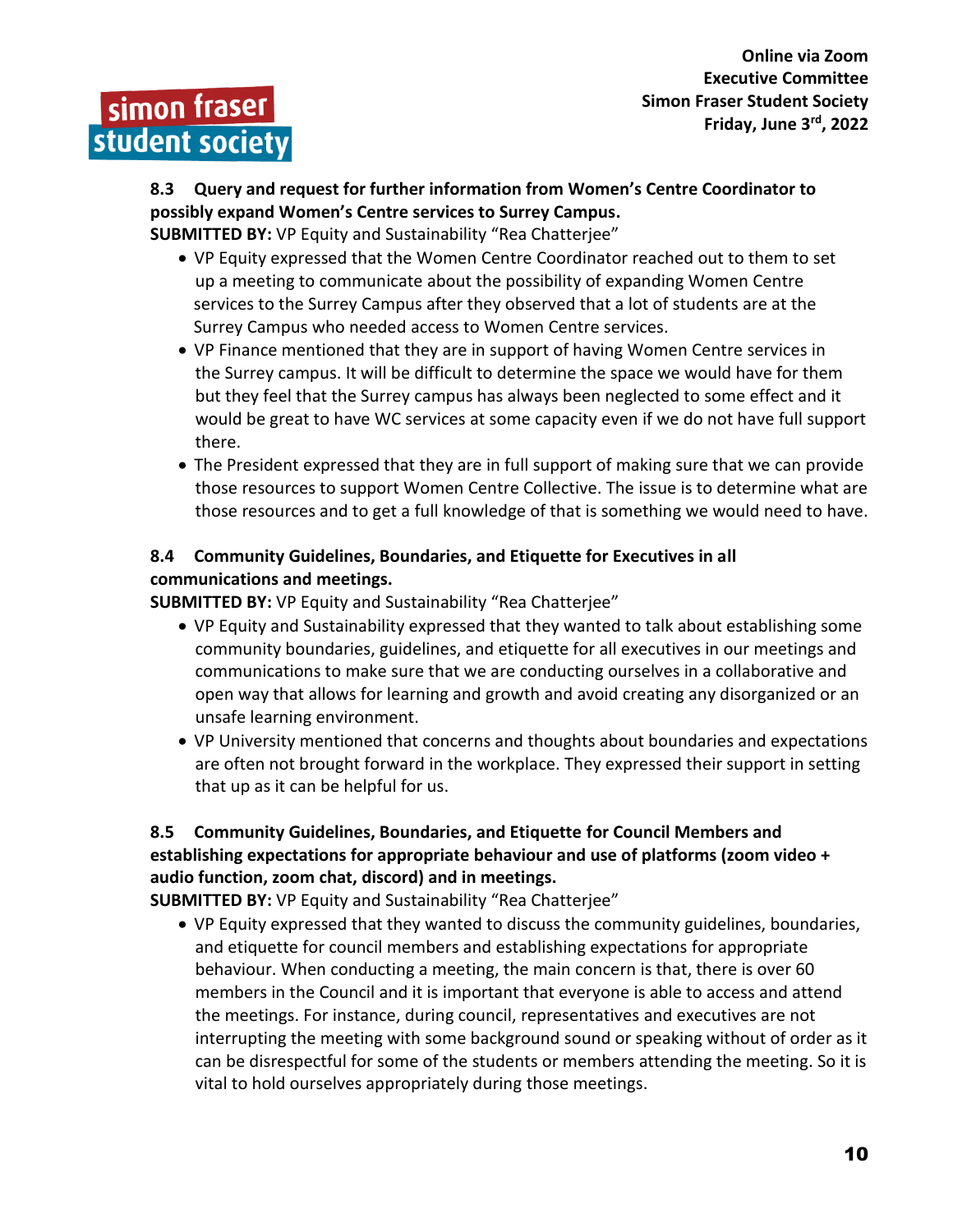

 The President spoke in favor of this and expressed that as a Chair it was challenging to count votes with members having write their votes in the chat and at the same time to control them from typing anything else. Their plan of action was to bring this to next Council meeting to outline certain guidelines that they expect from the councillors to Keep the moving forward and to make sure it is kept respectful and accessible for everyone.

# **8.6 Presentation for SPC Card to be included in students services we offer as a Union. SUBMITTED BY:** VP Events and Student Affairs "Vaibhav Arora"

- VP Events shared the slides prepared by other members for potential collaboration with SPC.
- They expressed that SPC is a student card given to university students to get discounts on companies like Adidas, Blenz Burger King, Levis, and many other companies when you present your card to them. The percentage of discount depend on the contract they have with the company.
- The services cost are usually \$10 a year and it will be increasing to \$11.99 a year beginning next semester.
- Student price card started their services in 1992 for universities and college and on average saves a student over \$250 annually. The goal is to reach out to the audience to help them get discounts on services offered by the companies. SPC currently have direct relationship with over 350 high schools and 150 universities across Canada.
- They expressed that they brought this forward as this collaboration can help attract new students, enhance value for current students to support on 450+ brands, gain market differentiator within high school student segment, have SFSS featured on SPC website, and have them take over distribution from start to finish.
- VP University expressed that they have had some experience with Student price cards previously. But, they never utilised it reason being, they felt it is just a 10% discount for the most part and it does add up and assist with any additional sale taxes that add on to the cost. But, in order to get the benefit out of it, it does promote consumeristic practices that is buying things that you do not necessarily need. So, in order to save money you have to buy things. They expressed that it can be promotion consumerism and that some students may not be in the financial situation to spend money that they do not necessarily have.
- VP University expressed that with any kind of points program, the way that these companies make money is that they assume that the majority of people who have access to the points program are not going to use it and that is how their business model works and if the SPC card ends up being profitable for the people actually running it then it would not be the best.
- VP Finance expressed that our Vice-Chair spoke in favor of this partnership with SPC as they feel that it could be useful. VP Finance also spoke in favor of this and mentioned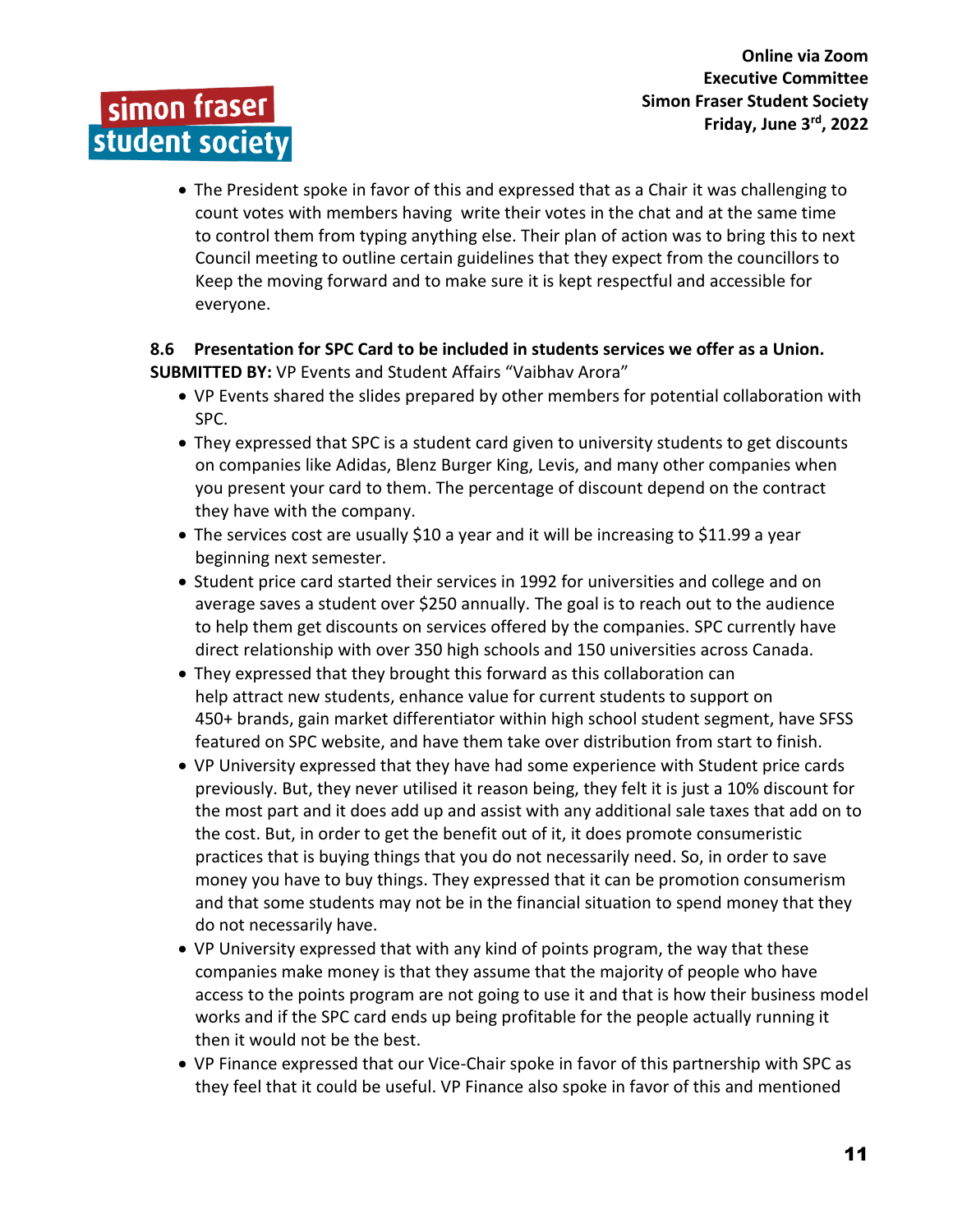simon fraser student society

> that SPC can be useful. They in the past have got the card and not used it but it was them not going to use it when they could have. They mentioned that with their past experience they feel a lot of students can get the benefit of using it.

- In response to VP External query regarding how the partnership would work with the SPCXSFSS, VP Events expressed that the SPC will send a code to every student similar to The way we use U-Pass that we use to sign in through our SFU ID to process our pass for the semester. So, it will be a similar model and the student would need to go to the SPC website to load the card onto their wallet.
- VP Events expressed that it does promote consumerism but it the secondary result of giving them the card. For instance, having U-Pass, students will tend to travel more, stay out more often. But, the main purpose is that the card is connected to over 450+ companies including eateries that people can take advantage of on a daily basis. So, the main goal is to have our members save money on those services.
- VP University expressed that if the SPC process is similar to loading U-PASS manually, that can be a de-incentivize measure for the students to not to utilise the card as then they would actually need to take up a manual step out of their day to remember to load the card in order to use it. Since U-PASS is essential some people tend to forget loading that. They feel based on that structure they would not support if it is not automatically loaded. Also, they mentioned that most of the student in fact do not actually know the benefits of having the card so it is an unnecessary barrier and loading it is something that can be a big problem that should be considered.
- VP Events in response to VP University mentioned that we are trying to give students something of value and something they can get cheaper in the market.
- In response to VP University suggestion that if students can have the option to opt out from the student price card fees, VP Events expressed that they would work around the negotiation to get the best for our members.
- VP Equity mentioned that it can be useful to have SPC considering the rising cost of living with things such as rising tuition fees, rising gas prices, etc. It does make it unaffordable for the students. Considering consumerism in mind is important. However for students buying the needs that they do need is something that should be the focus. It would be great for students to have discounts, they expressed that they had the difficulty of downloading it, but, the 10% discount can be helpful in many small ways.
- VP External mentioned that it would be great to have students know about the SPC card. Some of grocery stores do offer SPC and any discount can be helpful for our members.
- In response to VP Events about having to buy the cards in bulk, the President expressed t that any expenditure of over \$5000, it has to go through Council for approval. Since the discussion has been around what the students wants and why the students would want the SPC, they feel it would be great to get this discussion to Council to seek feedback from Councillors that represent their DSU's, and their department to know how their students would feel about this. They mentioned that it would be useful to have the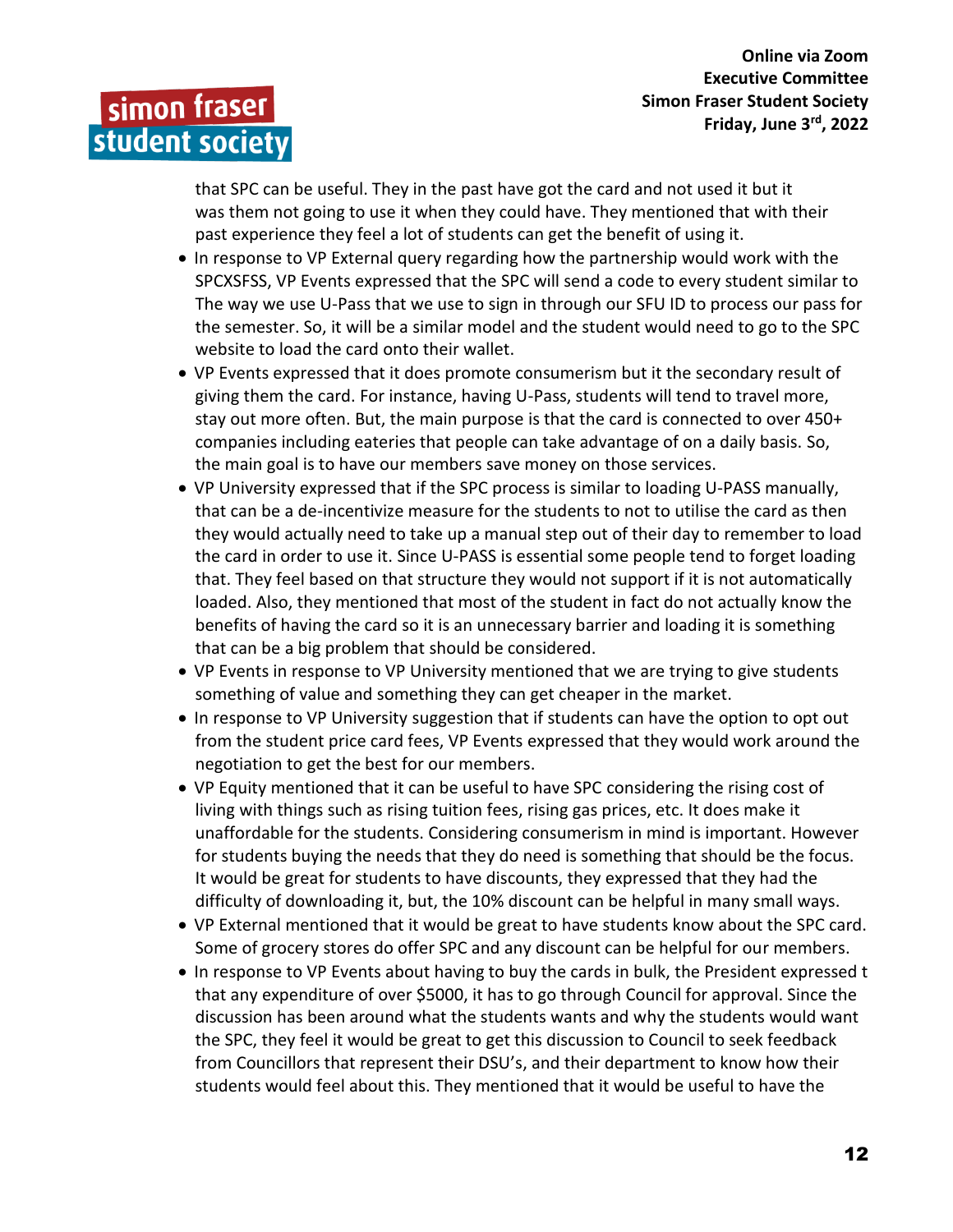

 presenter from SPC to actually be present at the Council meeting so they can further answer any questions that might come up.

- In response to VP Events in regards to surveying students about if they actually would like to get the SPC Card, VP University expressed that they should survey the student before getting the presenter from SPC to council. And, in order to do the survey, we should obtain information from the SPC representative about the benefits and all the facts of what the SPC card entails. In addition to this, framing the survey in a way it does not lead to marketing on the end of SPC card is something that is important to consider.
- VP Events suggested that before going to the students or Council if they can first request the SPC representative to come to the Executive Committee to present as they would have better knowledge and answer to questions that came up that can assist us in deciding if this is useful to have can be an option. And, then once we are clear about the offerings and the services we can take it up to the students and the Council.
- The President spoke in favour of this recommendation and expressed that before building a survey that is not misleading for the students, it would be better to have the representative here to build on the further work.

# **8.7 Hiring Position for staff leave.**

**SUBMITTED BY:** VP External and Community Affairs "Eshana Baran"

• In response to the VP External concern regarding the coverage of operation organizer role to be able to cover certain important tasks in their absence, the President expressed that they are in touch with our Operations Organizer with the list of daily tasks to be done before they can put anything forward. They are prioritizing this and will put it forward when everything is taken care of and is ready to do so

# **8.8 Event Planning**

**SUBMITTED BY:** VP Events and Student Affairs "Vaibhav Arora"

- VP Events mentioned that they have been working on organizing a scavenger hunt event. They expressed that since the event was to occur on the  $29<sup>th</sup>$  of June, they can plan to keep this as the Canada Day Event where we can label different floors with different provinces, and we provide the students with the list to find the floor and put the flags on their respective floors. So, they wanted to put this forward to discuss if this should be done as a Canada Day event or just a normal event
- VP Equity mentioned that it would be great to be mindful of the history of Canada but it would not be a great thing to do it for the Canada Day considering that we have FNMISA in the building and respecting all other external history that took place.

# **9. ADJOURNMENT**

**9.1 MOTION EXEC 2022-06-03:07**